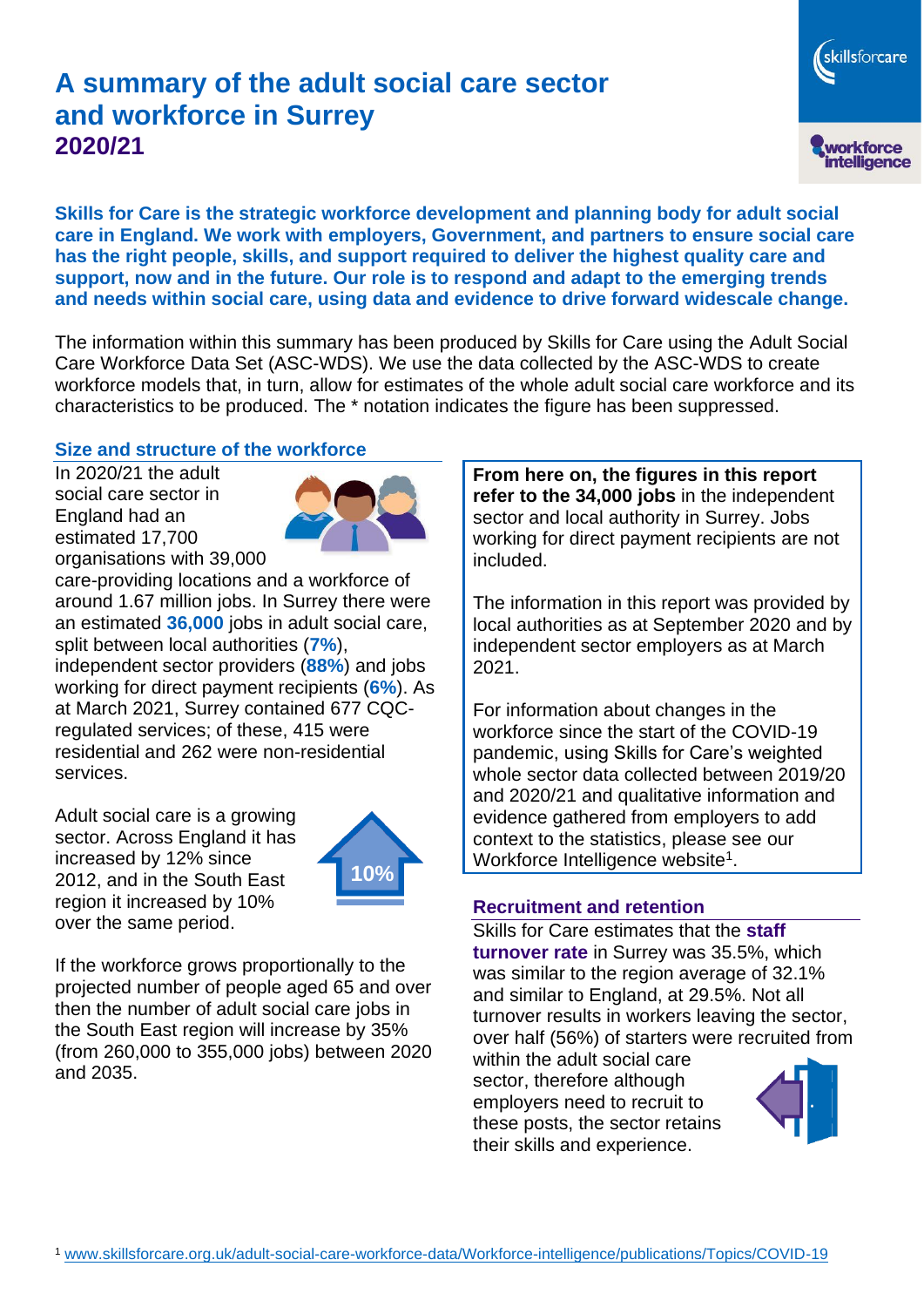Adult social care has an experienced 'core' of workers. Workers in Surrey had on average **9.0 years of experience in the sector** and 81% of the workforce had been working in the sector for at least three years.

Using both workforce intelligence evidence and our links with employers and stakeholders across England, we know that recruitment and retention is one of the largest issues faced by employers. We have many resources and tools available to help, for example the 'Values-based recruitment and retention toolkit'<sup>2</sup> and 'Seeing potential: widen your talent pool'. <sup>3</sup> For more information please visit: [www.skillsforcare.org.uk/recruitment-retention](http://www.skillsforcare.org.uk/recruitment-retention)

#### **Employment information**

We estimate Surrey had **34,000** adult social care jobs employed in the local authority and independent sectors. These included 2,600 managerial roles, 1,600 regulated professionals, 24,500 direct care (including 20,500 care workers), and 5,200 other-non-care proving roles.

The average number of **sickness days** taken in the last year in Surrey was 7.9, (8.7 in South East and 9.5 across England). With an estimated directly employed workforce of 29,000, this would mean employers in Surrey lost approximately **230,000 days to sickness in 2020/21**. In England levels of staff sickness have nearly doubled over the course of the pandemic between 2019/20 and 2020/21, in total around 6 million extra days were lost to sickness than in the year before.

Around one quarter (24%) of the workforce in Surrey were on zero-hours contracts. Around two thirds (63%) of the workforce usually worked full-time hours and 37% were parttime.

#### **Chart 1. Proportion of workers on zero hours contracts by area**

| England    | 25% |
|------------|-----|
| South East | 24% |
| Surrey     | 24% |

## **Workforce demographics**

The majority (78%) of the workforce in Surrey were female, and the average age was 44.7 years old. Workers aged 24 and



under made up 8% of the workforce and workers aged over 55 represented 27%. Given this age profile approximately 9,200 people will be reaching retirement age in the next 10 years.

Nationality varied by region, in England 83% of the workforce identified as British, while in the South East region this was 77%. An estimated 66% of the workforce in Surrey identified as British, 18% identified as of an EU nationality and 16% a non-EU nationality, therefore there was a similar reliance on EU and non-EU workers.

### **Pay**



Table 1 shows the full-time equivalent annual or hourly pay rate of selected job roles in Surrey (area), South East (region) and England. All figures

represent the independent sector as at March 2021, except social workers which represent the local authority sector as at September 2020. At the time of analysis, the National Living Wage was £8.72.

#### **Table 1. Average pay rate of selected job roles by area**

|                                 | <b>England</b> | Region  | Area    |
|---------------------------------|----------------|---------|---------|
| Full-time equivalent annual pay |                |         |         |
| Social Worker <sup>t</sup>      | £37,100        | £37,500 | £42,400 |
| Registered nurse                | £33,600        | £35,000 | £35,300 |
| Hourly pay                      |                |         |         |
| National Living<br>Wage         | £8.72          | £8.72   | £8.72   |
| Senior care worker              | £10.00         | £10.22  | £10.38  |
| Care worker                     | £9.29          | £9.46   | £9.46   |
| Support and<br>outreach         | £9.53          | £9.62   | £9.65   |

†Local authority social workers only.

Please note that pay varies by sector, with local authority pay generally being higher than independent sector pay.

[www.skillsforcare.org.uk/vba](http://www.skillsforcare.org.uk/vba)